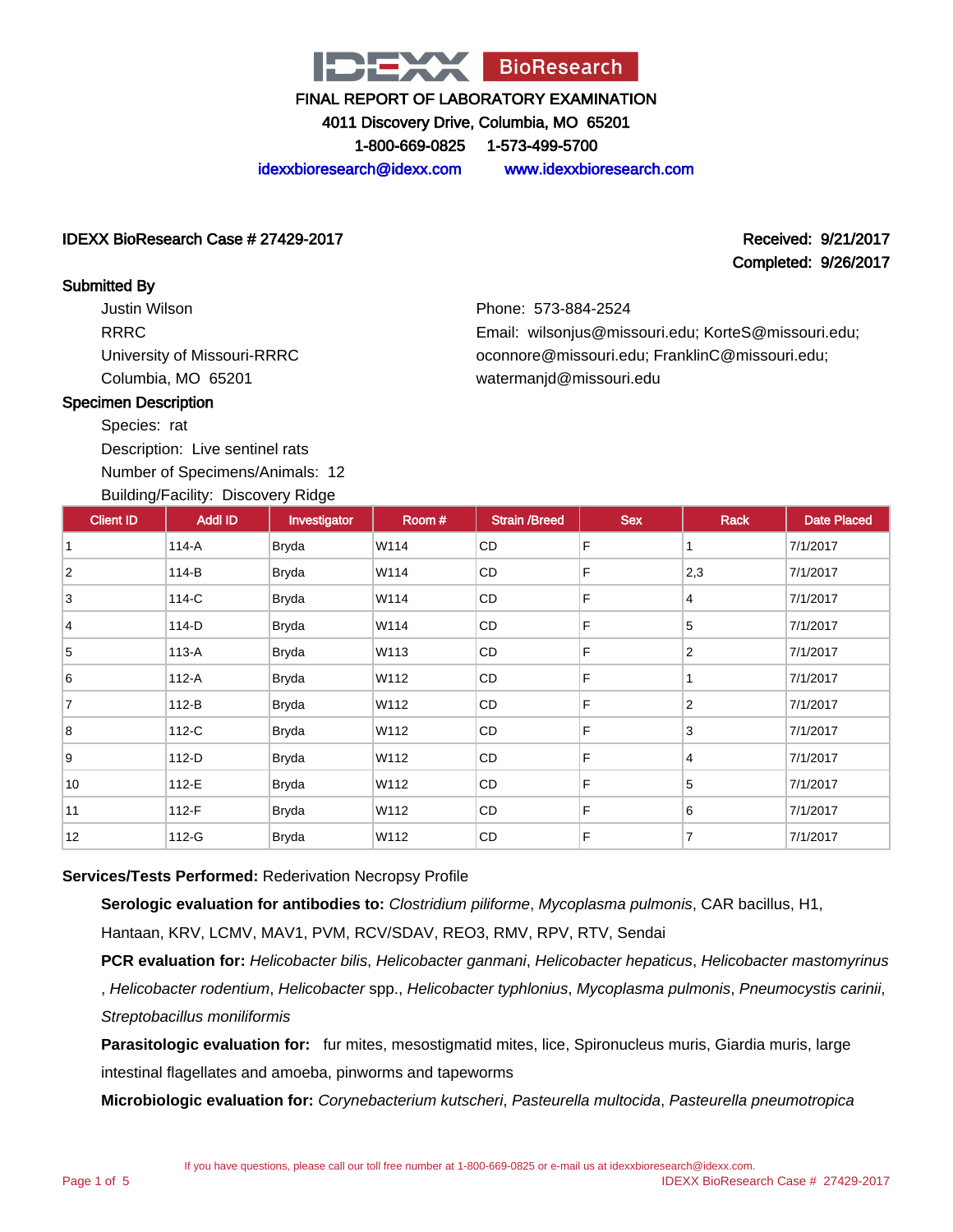biotype Heyl, Pasteurella pneumotropica biotype Jawetz, Salmonella enterica, Streptococcus pneumoniae

**General Comments:** Discovery Ridge 2017 Q3 rat sentinel necropsies, 'A' rooms

**Summary:** All test results were negative. Please see the report for details.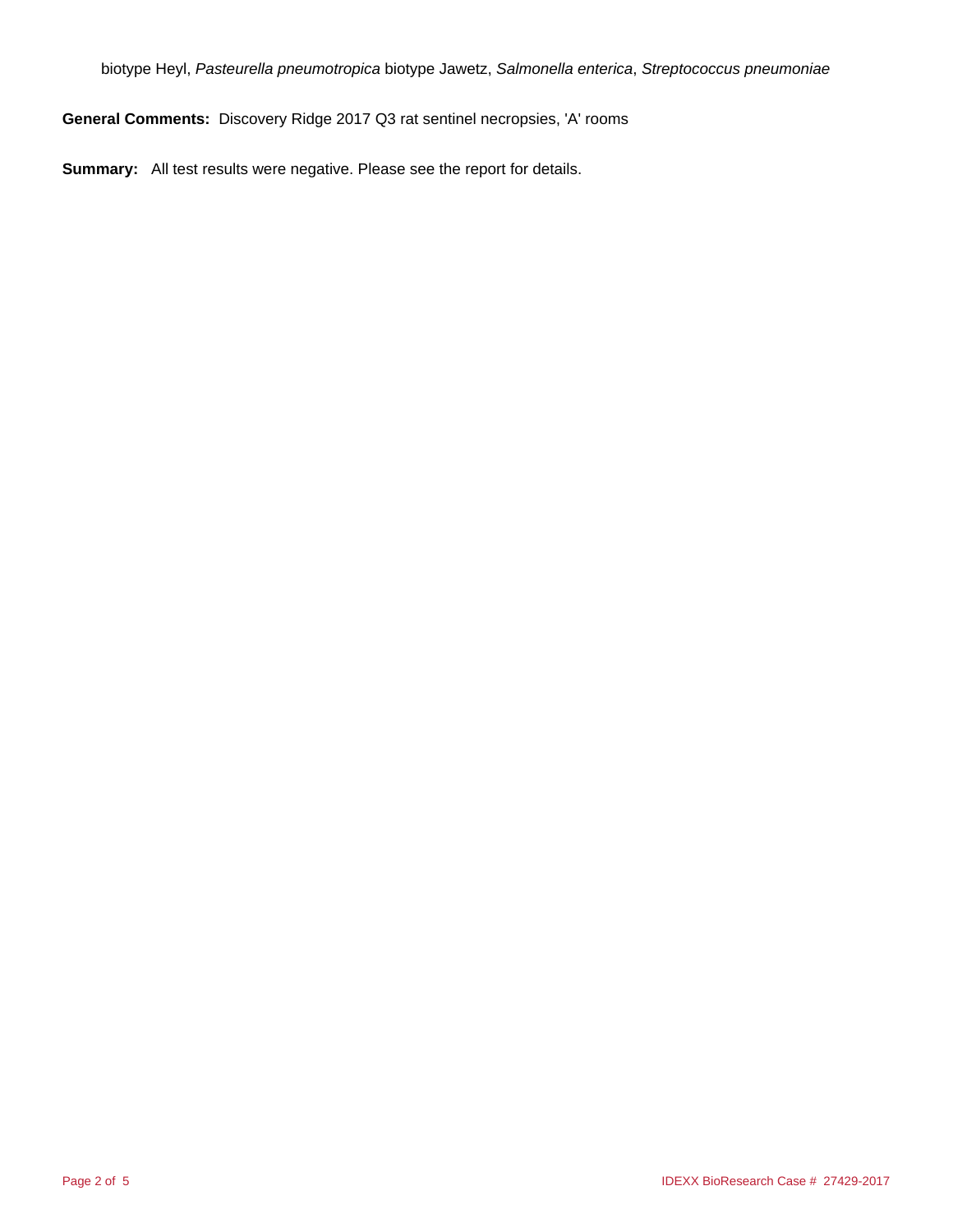### **NECROPSY**

No gross lesions were detected in any of the body systems and organs examined.

#### SEROLOGY SUMMARY

|                               | 1              | $\overline{2}$ | $\mathbf{3}$   | $\overline{\mathbf{4}}$ | $5\phantom{1}$ | $6\phantom{a}$ | $\overline{7}$ | 8              | $\overline{9}$ | 10 <sub>1</sub> |
|-------------------------------|----------------|----------------|----------------|-------------------------|----------------|----------------|----------------|----------------|----------------|-----------------|
| <b>CAR bacillus</b>           | $\blacksquare$ | $\blacksquare$ | $\blacksquare$ | $\blacksquare$          | $\blacksquare$ | $\blacksquare$ | $\blacksquare$ | $\blacksquare$ | $\blacksquare$ | $\blacksquare$  |
| <b>Hantaan</b>                | $\blacksquare$ | $\blacksquare$ | $\blacksquare$ | $\blacksquare$          | $\blacksquare$ | $\blacksquare$ | $\blacksquare$ | $\blacksquare$ | $\blacksquare$ | $\blacksquare$  |
| <b>LCMV</b>                   | $\blacksquare$ | $\blacksquare$ | $\blacksquare$ | $\blacksquare$          | $\blacksquare$ | $\blacksquare$ | ۰              | $\blacksquare$ | $\blacksquare$ | $\blacksquare$  |
| <b>Mycoplasma</b><br>pulmonis | $\blacksquare$ | $\blacksquare$ | $\blacksquare$ | $\sim$                  | $\blacksquare$ | $\blacksquare$ | $\blacksquare$ | $\sim$         | $\blacksquare$ |                 |
| MAV <sub>1</sub>              | $\blacksquare$ | $\blacksquare$ | $\blacksquare$ | $\blacksquare$          | ۰              | $\blacksquare$ | $\blacksquare$ | $\blacksquare$ | $\blacksquare$ | $\blacksquare$  |
| <b>RPV</b>                    | $\blacksquare$ | $\blacksquare$ | $\blacksquare$ | $\blacksquare$          |                | $\blacksquare$ | $\blacksquare$ | $\blacksquare$ | $\blacksquare$ | $\blacksquare$  |
| <b>RMV</b>                    | $\blacksquare$ | $\blacksquare$ | $\blacksquare$ | $\blacksquare$          | $\blacksquare$ | $\blacksquare$ | $\blacksquare$ | $\blacksquare$ | $\blacksquare$ | $\blacksquare$  |
| <b>KRV</b>                    | $\blacksquare$ | ٠              | $\blacksquare$ | $\blacksquare$          | $\blacksquare$ | $\blacksquare$ | $\blacksquare$ | $\blacksquare$ | $\blacksquare$ | $\blacksquare$  |
| <b>H1</b>                     | $\blacksquare$ | $\blacksquare$ | $\blacksquare$ | $\blacksquare$          | $\blacksquare$ | $\blacksquare$ | $\blacksquare$ | $\blacksquare$ | $\blacksquare$ | $\blacksquare$  |
| <b>PVM</b>                    | $\blacksquare$ | $\blacksquare$ | $\blacksquare$ | $\blacksquare$          | $\blacksquare$ | $\sim$         | $\blacksquare$ | $\blacksquare$ | $\blacksquare$ | $\blacksquare$  |
| <b>RCV/SDAV</b>               | $\blacksquare$ | $\blacksquare$ | $\blacksquare$ | $\blacksquare$          | $\blacksquare$ | $\blacksquare$ | $\blacksquare$ | $\blacksquare$ | $\blacksquare$ | $\blacksquare$  |
| REO <sub>3</sub>              | $\blacksquare$ | $\blacksquare$ | $\blacksquare$ | $\blacksquare$          |                | $\blacksquare$ | $\blacksquare$ | $\blacksquare$ | $\blacksquare$ | ۰               |
| <b>RTV</b>                    | $\blacksquare$ | ۰              | $\blacksquare$ | $\blacksquare$          | ٠              | $\blacksquare$ | $\blacksquare$ | $\blacksquare$ | $\blacksquare$ | $\blacksquare$  |
| <b>Sendai</b>                 | $\blacksquare$ | ٠              | $\blacksquare$ | $\blacksquare$          | $\blacksquare$ | $\blacksquare$ | $\blacksquare$ | $\blacksquare$ | $\blacksquare$ | $\blacksquare$  |
| <b>Clostridium piliforme</b>  | $\blacksquare$ | $\blacksquare$ | $\blacksquare$ | $\blacksquare$          | ٠              | $\blacksquare$ |                | $\blacksquare$ | $\blacksquare$ | $\blacksquare$  |
| Rat IgG                       | $\mathsf{N}$   | $\mathsf{N}$   | $\mathsf{N}$   | ${\sf N}$               | $\mathsf{N}$   | ${\sf N}$      | $\mathsf{N}$   | $\mathsf{N}$   | ${\sf N}$      | ${\sf N}$       |

|                               | 11 | 12 |
|-------------------------------|----|----|
| <b>CAR bacillus</b>           |    |    |
| <b>Hantaan</b>                |    |    |
| <b>LCMV</b>                   |    |    |
| <b>Mycoplasma</b><br>pulmonis |    |    |
| <b>MAV1</b>                   |    |    |
| <b>RPV</b>                    |    |    |
| <b>RMV</b>                    |    |    |
| <b>KRV</b>                    |    |    |
| <b>H1</b>                     |    |    |
| <b>PVM</b>                    |    |    |
| <b>RCV/SDAV</b>               |    |    |
| REO <sub>3</sub>              |    |    |
| <b>RTV</b>                    |    |    |
| <b>Sendai</b>                 |    |    |
| <b>Clostridium piliforme</b>  |    |    |
| Rat IgG                       | N  | N  |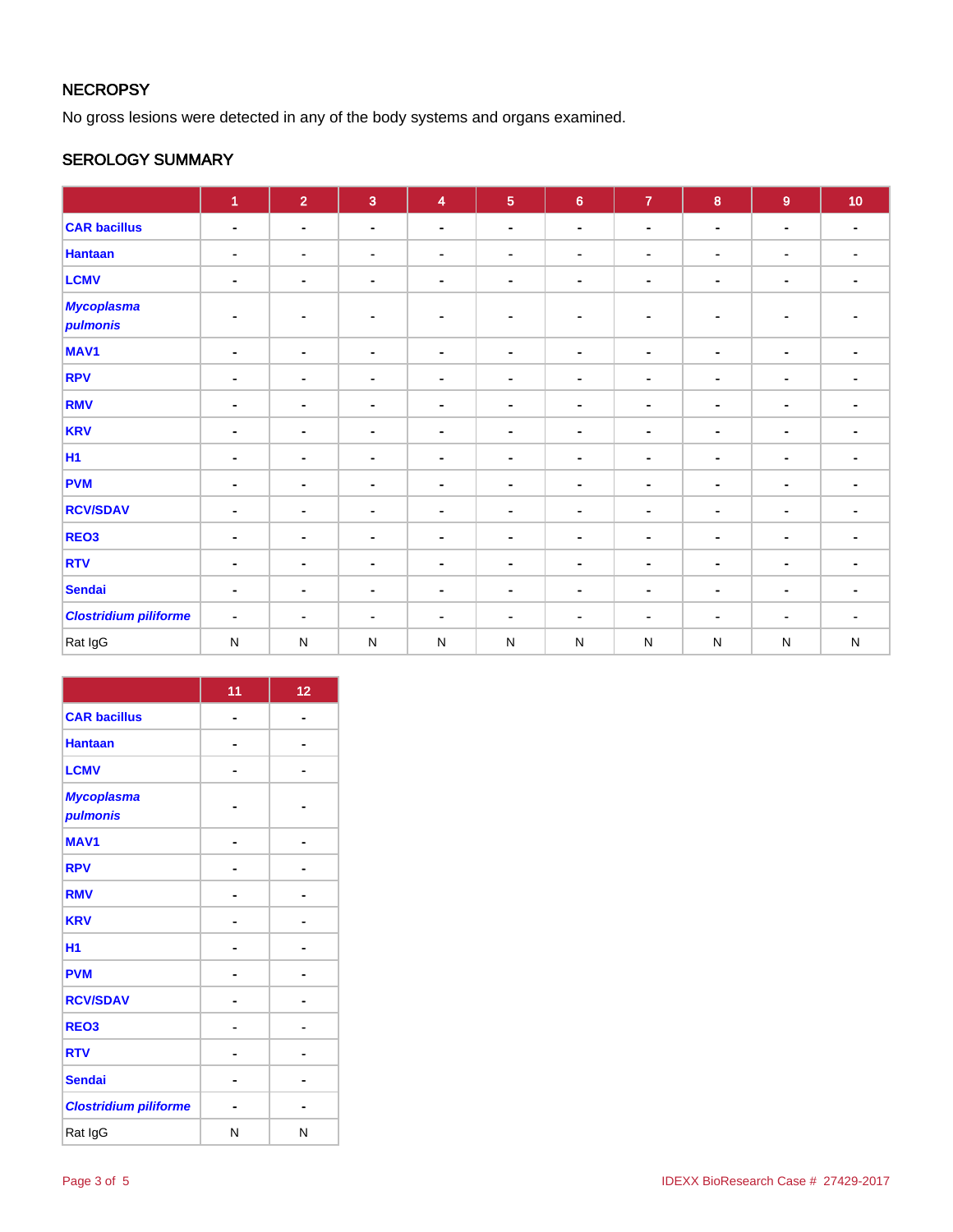Legend: + = positive - = negative blank = test not performed EQ = equivocal HE = hemolysis precluded testing l = insufficient W = weak positive WB = Western Blot confirmatory analysis pending NS = non-specific reactivity N = normal IgG L = less than normal IgG

#### PCR EVALUATION

| feces                        |                | $\overline{2}$ | 3 | 4 | 5 | 6 | $\overline{\phantom{a}}$ | 8 | $\overline{9}$           | 10 <sub>1</sub> |
|------------------------------|----------------|----------------|---|---|---|---|--------------------------|---|--------------------------|-----------------|
| Helicobacter spp.            |                |                |   |   |   |   |                          |   |                          |                 |
| Helicobacter bilis           | ۰              |                |   |   |   |   |                          |   | $\overline{\phantom{a}}$ |                 |
| Helicobacter ganmani         | $\overline{a}$ |                |   |   |   |   |                          |   |                          |                 |
| Helicobacter hepaticus       | ٠              |                |   |   |   |   |                          |   |                          |                 |
| Helicobacter<br>mastomyrinus |                |                |   |   |   |   |                          |   |                          |                 |
| Helicobacter rodentium       | $\blacksquare$ |                |   |   |   |   |                          |   |                          |                 |
| Helicobacter typhlonius      | $\blacksquare$ |                |   |   |   |   |                          |   |                          |                 |

| feces                        | 11 | 12 |
|------------------------------|----|----|
| Helicobacter spp.            |    |    |
| Helicobacter bilis           |    |    |
| Helicobacter ganmani         |    |    |
| Helicobacter hepaticus       |    |    |
| Helicobacter<br>mastomyrinus |    |    |
| Helicobacter rodentium       |    |    |
| Helicobacter typhlonius      |    |    |

| lung,                                                                    |  |  |  |  |  |
|--------------------------------------------------------------------------|--|--|--|--|--|
| Pneumocystis carinii<br>$\sim$ $\sim$ $\sim$ $\sim$ $\sim$ $\sim$ $\sim$ |  |  |  |  |  |

| <b>Ilung</b>         |  |
|----------------------|--|
| Pneumocystis carinii |  |

| oral swab                       |                |  |        |              |  | 10 |
|---------------------------------|----------------|--|--------|--------------|--|----|
| Mycoplasma pulmonis             | $\blacksquare$ |  | $\sim$ | $\mathbf{r}$ |  |    |
| Streptobacillus<br>moniliformis |                |  | $\sim$ |              |  |    |

| <b>loral swab</b>               | 11 | 12 |
|---------------------------------|----|----|
| Mycoplasma pulmonis             |    |    |
| Streptobacillus<br>moniliformis |    |    |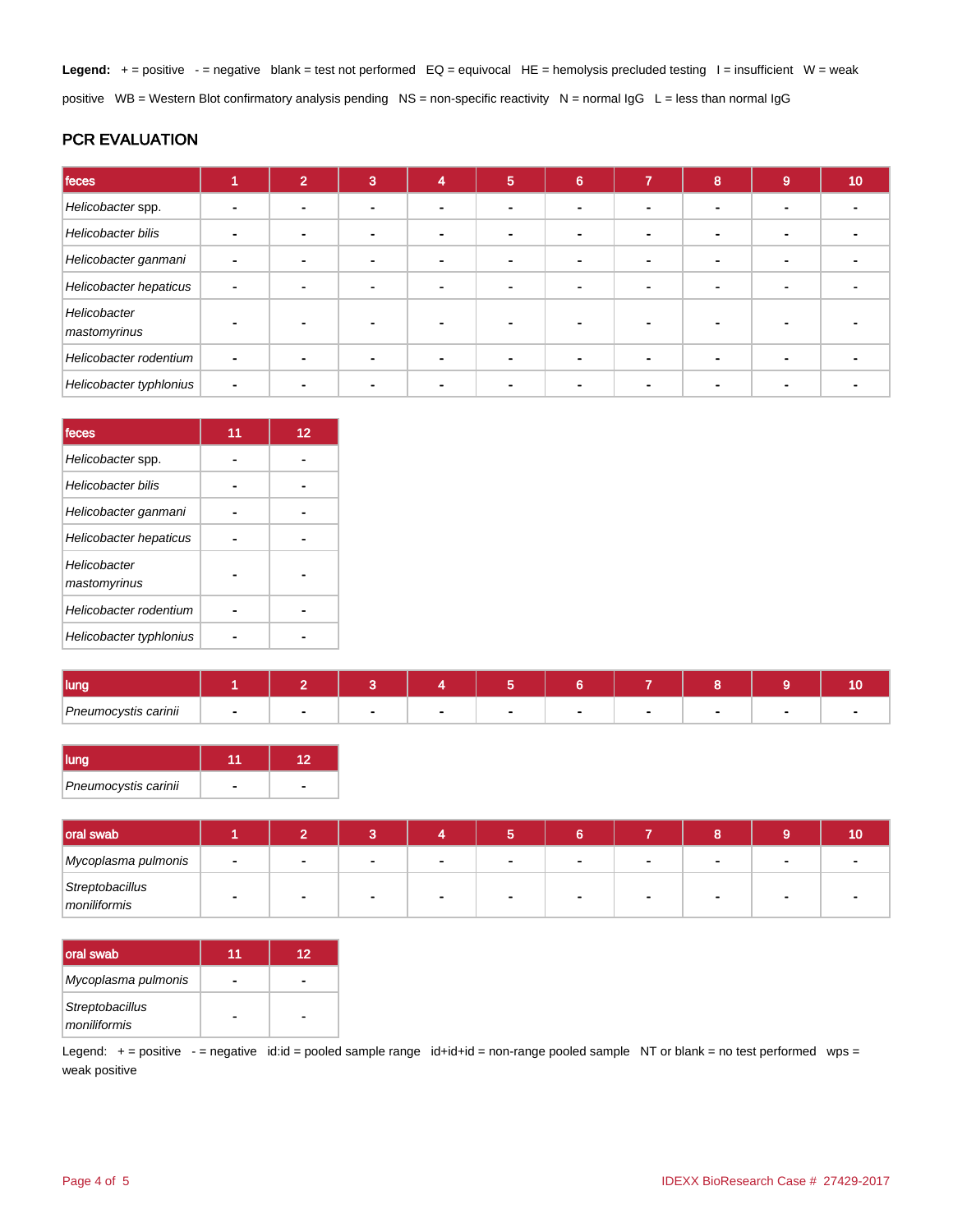#### PARASITOLOGY

|           |        | $\sim$<br>. . | $\sim$<br>∾ | . . | <b>CONT</b><br>ಾ | 6      | $\sim$                            |        |        |              |
|-----------|--------|---------------|-------------|-----|------------------|--------|-----------------------------------|--------|--------|--------------|
| parasites | $\sim$ | $\sim$        | $\sim$      |     | $\sim$           | $\sim$ | <b>Contract Contract Contract</b> | $\sim$ | $\sim$ | $\mathbf{r}$ |
|           |        |               |             |     |                  |        |                                   |        |        |              |

| parasites |  |
|-----------|--|

#### **MICROBIOLOGY**

Specimen/Source: cecum

| Salmonella enterica |  |  |  |  |  |
|---------------------|--|--|--|--|--|

#### Specimen/Source: cecum

| <b>Isolate</b>      |  |
|---------------------|--|
| Salmonella enterica |  |

#### Specimen/Source: nasopharynx

| Isolate                                        | 1 | $\overline{2}$ | $\mathbf{3}$ | 4              | $5\phantom{1}$ | $6\phantom{a}$ | $\overline{7}$ | 8                        | 9              | 10 |
|------------------------------------------------|---|----------------|--------------|----------------|----------------|----------------|----------------|--------------------------|----------------|----|
| Corynebacterium<br>kutscheri                   |   |                |              |                |                |                |                |                          |                |    |
| Pasteurella multocida                          |   | -              | $\sim$       | $\blacksquare$ |                | $\blacksquare$ | $\blacksquare$ | $\overline{\phantom{0}}$ | $\blacksquare$ |    |
| Pasteurella<br>pneumotropica biotype<br>Heyl   |   |                |              |                |                |                |                |                          |                |    |
| Pasteurella<br>pneumotropica biotype<br>Jawetz |   |                |              |                |                |                |                |                          |                |    |
| Streptococcus<br>pneumoniae                    |   |                |              |                |                |                |                |                          |                |    |

#### Specimen/Source: nasopharynx

| <b>Isolate</b>                                 | 11 | 12 |
|------------------------------------------------|----|----|
| Corynebacterium<br>kutscheri                   |    |    |
| Pasteurella multocida                          |    |    |
| Pasteurella<br>pneumotropica biotype<br>Heyl   |    |    |
| Pasteurella<br>pneumotropica biotype<br>Jawetz |    |    |
| Streptococcus<br>pneumoniae                    |    |    |

Legend:  $+$  = agent recovered - = agent not recovered blank = test not performed  $n$  = no growth  $X$  = Preliminary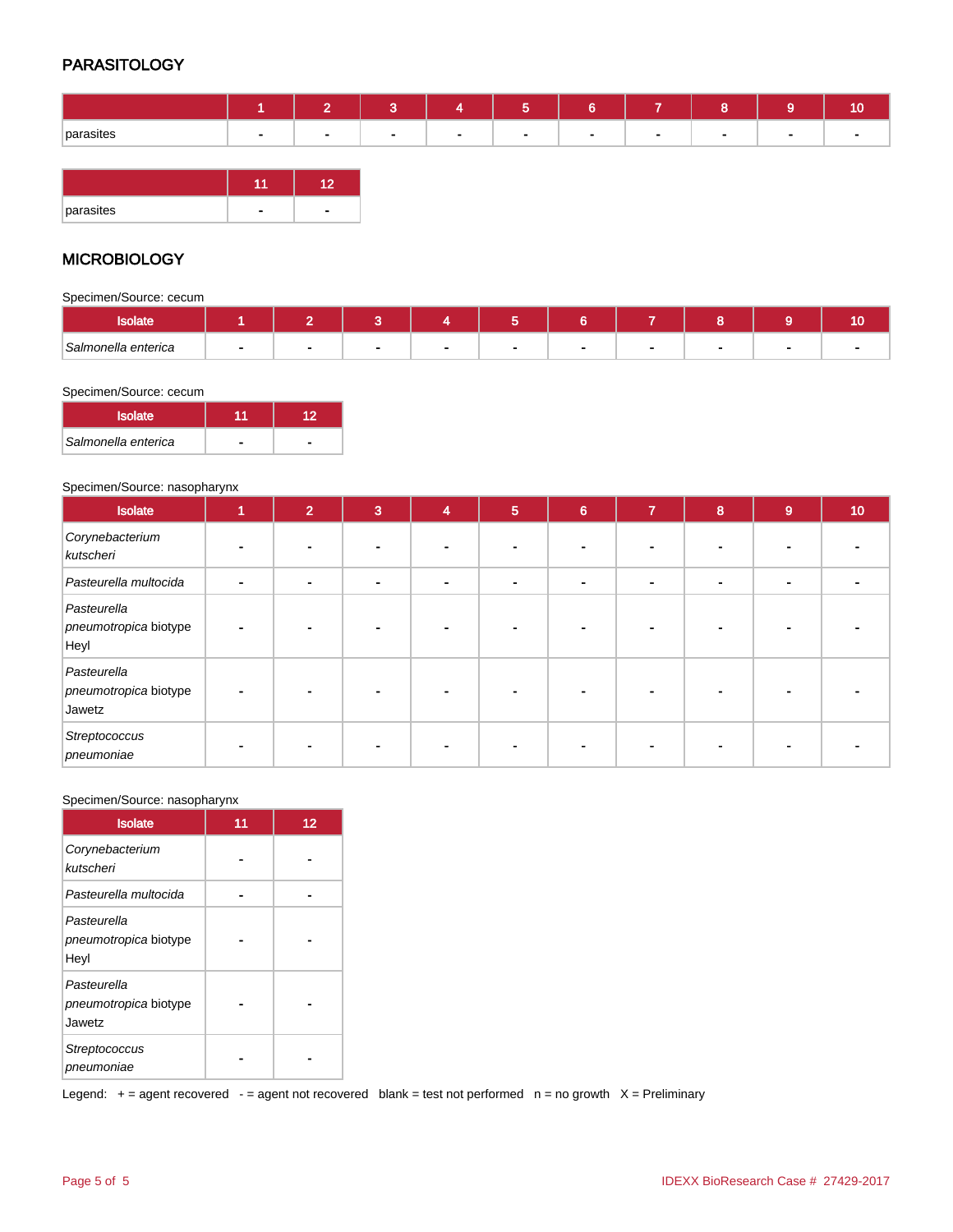

4011 Discovery Drive, Columbia, MO 65201

1-800-669-0825 1-573-499-5700

idexxbioresearch@idexx.com www.idexxbioresearch.com

IDEXX BioResearch Case # 27429-2017 Received: 9/21/2017

Completed: 9/26/2017

#### SEROLOGY DETAILS

|                                   | <b>Baseline</b> | 1              | $\overline{2}$               | 3                            | 4                            | $\overline{\mathbf{5}}$      | $6\phantom{a}$               | $\overline{7}$               | 8                            | 9                            | 10                       |
|-----------------------------------|-----------------|----------------|------------------------------|------------------------------|------------------------------|------------------------------|------------------------------|------------------------------|------------------------------|------------------------------|--------------------------|
| <b>CAR bacillus</b>               |                 |                |                              |                              |                              |                              |                              |                              |                              |                              |                          |
| CAR bacillus purified<br>bacteria | MFI > 3.750     | Ē,             |                              |                              |                              |                              |                              |                              |                              |                              |                          |
| <b>Hantaan</b>                    |                 |                |                              |                              |                              |                              |                              |                              |                              |                              |                          |
| Hantaan NP                        | MFI > 4.000     | $\blacksquare$ | ÷                            | $\blacksquare$               | $\blacksquare$               | ÷                            | $\blacksquare$               | Ē.                           | ÷                            | $\blacksquare$               |                          |
| <b>LCMV</b>                       |                 |                |                              |                              |                              |                              |                              |                              |                              |                              |                          |
| <b>LCMV</b> recombinant           | MFI > 3.000     | L,             | ٠                            | $\blacksquare$               | $\blacksquare$               | ٠                            | ä,                           | $\blacksquare$               | ٠                            | $\blacksquare$               |                          |
| <b>Mycoplasma pulmonis</b>        |                 |                |                              |                              |                              |                              |                              |                              |                              |                              |                          |
| M. pulmonis purified<br>bacteria  | MFI > 3.000     | Ĭ.             |                              |                              |                              |                              |                              |                              |                              |                              |                          |
| <b>MAV1</b>                       |                 |                |                              |                              |                              |                              |                              |                              |                              |                              |                          |
| MAV1 purified virus               | MFI > 3.750     | $\blacksquare$ | ٠                            | $\blacksquare$               | ä,                           | ٠                            | $\blacksquare$               | ä,                           | ä,                           | ä,                           | ä,                       |
| <b>RPV</b>                        |                 |                |                              |                              |                              |                              |                              |                              |                              |                              |                          |
| RPV purified virus                | MFI > 2.250     | $\blacksquare$ | $\blacksquare$               | $\blacksquare$               | $\qquad \qquad \blacksquare$ | $\blacksquare$               | $\blacksquare$               | $\qquad \qquad \blacksquare$ | $\blacksquare$               | $\blacksquare$               | $\blacksquare$           |
| NS1 <sup>1</sup>                  | MFI > 3.750     | $\blacksquare$ | $\blacksquare$               |                              | Ĭ.                           | Ĭ.                           |                              | $\blacksquare$               | Ĭ.                           | $\blacksquare$               | Ĭ.                       |
| <b>RMV</b>                        |                 |                |                              |                              |                              |                              |                              |                              |                              |                              |                          |
| RMV VP2 recombinant MFI > 2.000   |                 | $\blacksquare$ | $\qquad \qquad \blacksquare$ | $\qquad \qquad \blacksquare$ | $\overline{\phantom{a}}$     | $\qquad \qquad \blacksquare$ | $\qquad \qquad \blacksquare$ |                              | $\qquad \qquad \blacksquare$ | $\qquad \qquad \blacksquare$ | ٠                        |
| NS1 <sup>1</sup>                  | MFI > 3.750     | ä,             | ä,                           | $\blacksquare$               | $\ddot{\phantom{1}}$         | ä,                           | $\blacksquare$               | $\blacksquare$               | ä,                           | $\blacksquare$               | $\blacksquare$           |
| <b>KRV</b>                        |                 |                |                              |                              |                              |                              |                              |                              |                              |                              |                          |
| KRV purified virus                | MFI > 3.000     | $\overline{a}$ | $\qquad \qquad \blacksquare$ | $\blacksquare$               | $\qquad \qquad \blacksquare$ | $\qquad \qquad \blacksquare$ | $\blacksquare$               | $\qquad \qquad \blacksquare$ | $\qquad \qquad \blacksquare$ | $\qquad \qquad \blacksquare$ | $\blacksquare$           |
| NS1 <sup>1</sup>                  | MFI > 3.750     | $\blacksquare$ | $\blacksquare$               | $\blacksquare$               | Ē.                           | $\blacksquare$               | $\blacksquare$               | Ē.                           | ä,                           | ÷                            |                          |
| <b>H1</b>                         |                 |                |                              |                              |                              |                              |                              |                              |                              |                              |                          |
| H1 purified virus                 | MFI > 1.750     | $\overline{a}$ | $\qquad \qquad \blacksquare$ | $\qquad \qquad \blacksquare$ |                              | $\qquad \qquad \blacksquare$ | $\qquad \qquad \blacksquare$ |                              | $\qquad \qquad \blacksquare$ | $\qquad \qquad \blacksquare$ | $\overline{a}$           |
| NS1 <sup>1</sup>                  | MFI > 3.750     | ÷              | Ĭ.                           | $\blacksquare$               | ä,                           | ä,                           | $\blacksquare$               | ä,                           | ä,                           | $\blacksquare$               | $\ddot{\phantom{1}}$     |
| <b>PVM</b>                        |                 |                |                              |                              |                              |                              |                              |                              |                              |                              |                          |
| PVM purified virus                | MFI > 2.500     | $\frac{1}{2}$  | $\qquad \qquad \blacksquare$ | $\blacksquare$               | $\frac{1}{2}$                | $\qquad \qquad \blacksquare$ | $\blacksquare$               | $\blacksquare$               | $\qquad \qquad \blacksquare$ | $\blacksquare$               | $\overline{\phantom{a}}$ |
| <b>RCV/SDAV</b>                   |                 |                |                              |                              |                              |                              |                              |                              |                              |                              |                          |
| RCV/SDAV purified<br>virus        | MFI > 3.750     | $\blacksquare$ | ۰                            | $\blacksquare$               | $\overline{\phantom{a}}$     | $\blacksquare$               | $\blacksquare$               | $\overline{\phantom{a}}$     | $\blacksquare$               | $\blacksquare$               | ۰                        |
| RCV/SDAV Spike                    | MFI > 3.750     | ÷              |                              | ä,                           | ٠                            |                              | ä,                           | ٠                            |                              | ä,                           | $\blacksquare$           |

If you have questions, please call our toll free number at 1-800-669-0825 or e-mail us at idexxbioresearch@idexx.com.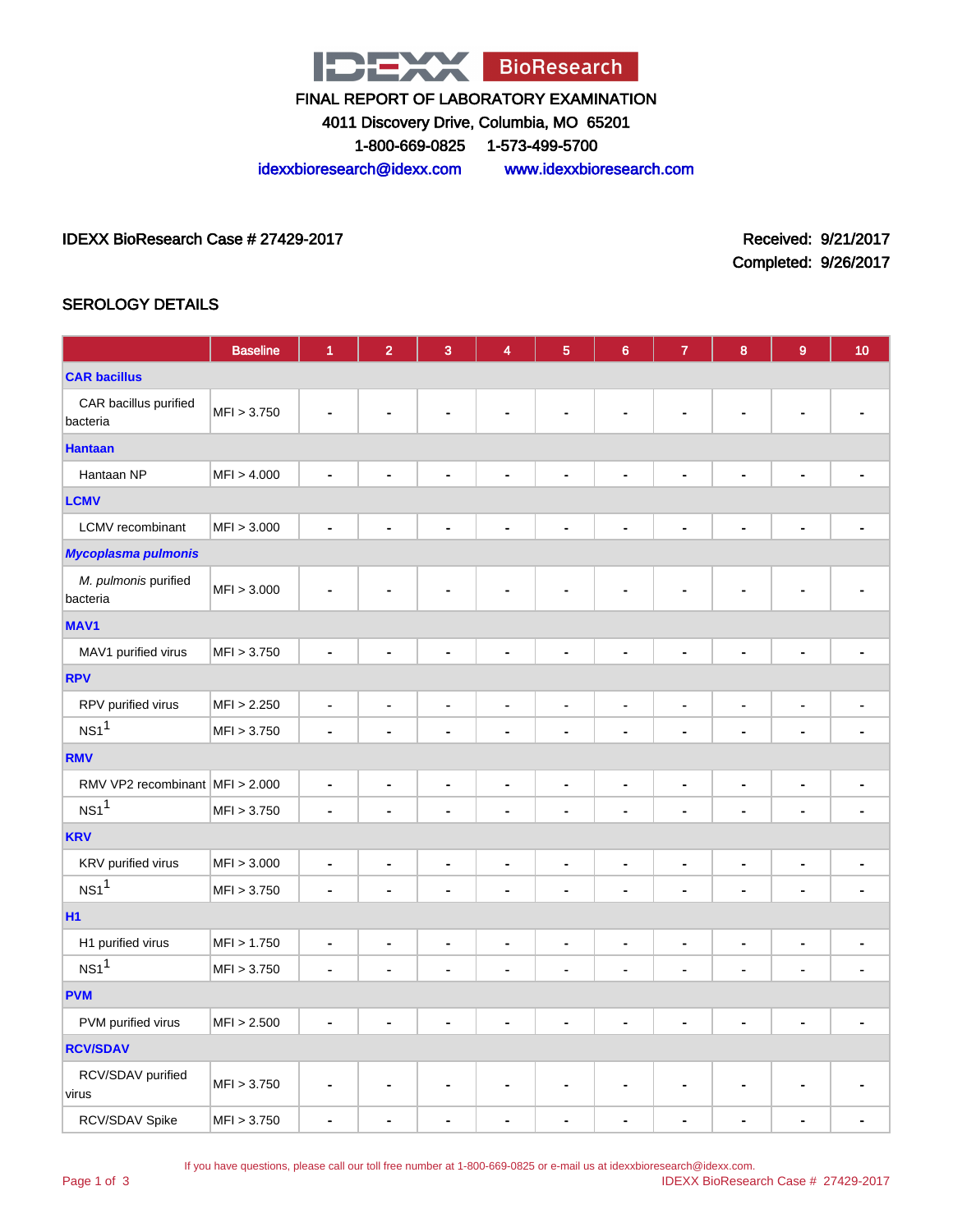|                                            | <b>Baseline</b> | 1 | $\overline{2}$ | 3              | 4              | 5              | $6\phantom{1}6$ | $\overline{7}$ | 8              | 9              | 10 |
|--------------------------------------------|-----------------|---|----------------|----------------|----------------|----------------|-----------------|----------------|----------------|----------------|----|
| REO <sub>3</sub>                           |                 |   |                |                |                |                |                 |                |                |                |    |
| REO3 purified virus                        | MFI > 4.900     | ۰ | $\blacksquare$ | $\blacksquare$ | ٠              | $\blacksquare$ | $\blacksquare$  | $\blacksquare$ | $\blacksquare$ | $\blacksquare$ |    |
| <b>RTV</b>                                 |                 |   |                |                |                |                |                 |                |                |                |    |
| RTV purified virus                         | MFI > 2.000     | ٠ | $\sim$         | $\sim$         | $\blacksquare$ | $\sim$         | $\sim$          | $\blacksquare$ | $\blacksquare$ | $\blacksquare$ |    |
| TMEV purified virus                        | MFI > 2.000     | ۰ | $\blacksquare$ | ٠              | ۰              | ٠              | $\blacksquare$  | ۰              | $\blacksquare$ | $\blacksquare$ |    |
| <b>Sendai</b>                              |                 |   |                |                |                |                |                 |                |                |                |    |
| Sendai purified virus                      | MFI > 3.750     | ۰ | $\blacksquare$ | $\blacksquare$ | $\blacksquare$ | $\sim$         | $\blacksquare$  | -              | ۰              | $\blacksquare$ |    |
| <b>Clostridium piliforme</b>               |                 |   |                |                |                |                |                 |                |                |                |    |
| Clostridium piliforme<br>purified bacteria | MFI > 4.950     |   | $\blacksquare$ | $\blacksquare$ | $\blacksquare$ | $\blacksquare$ | ۰               |                | ٠              |                |    |

|                                   | <b>Baseline</b> | 11 | 12 |
|-----------------------------------|-----------------|----|----|
| <b>CAR bacillus</b>               |                 |    |    |
| CAR bacillus purified<br>bacteria | MFI > 3.750     |    |    |
| <b>Hantaan</b>                    |                 |    |    |
| Hantaan NP                        | MFI > 4.000     |    |    |
| <b>LCMV</b>                       |                 |    |    |
| <b>LCMV</b> recombinant           | MFI > 3.000     |    |    |
| Mycoplasma pulmonis               |                 |    |    |
| M. pulmonis purified<br>bacteria  | MFI > 3.000     |    |    |
| <b>MAV1</b>                       |                 |    |    |
| MAV1 purified virus               | MFI > 3.750     |    |    |
| <b>RPV</b>                        |                 |    |    |
| RPV purified virus                | MFI > 2.250     |    |    |
| $NS1^1$                           | MFI > 3.750     |    |    |
| <b>RMV</b>                        |                 |    |    |
| RMV VP2 recombinant MFI > 2.000   |                 |    |    |
| NS1 <sup>1</sup>                  | MFI > 3.750     |    |    |
| <b>KRV</b>                        |                 |    |    |
| KRV purified virus                | MFI > 3.000     |    |    |
| $NS1^1$                           | MFI > 3.750     |    |    |
| H <sub>1</sub>                    |                 |    |    |
| H1 purified virus                 | MFI > 1.750     |    |    |
| $NS1$ <sup>1</sup>                | MFI > 3.750     |    |    |
| <b>PVM</b>                        |                 |    |    |
| PVM purified virus                | MFI > 2.500     |    |    |
| <b>RCV/SDAV</b>                   |                 |    |    |
| RCV/SDAV purified<br>virus        | MFI > 3.750     |    |    |
| RCV/SDAV Spike                    | MFI > 3.750     |    |    |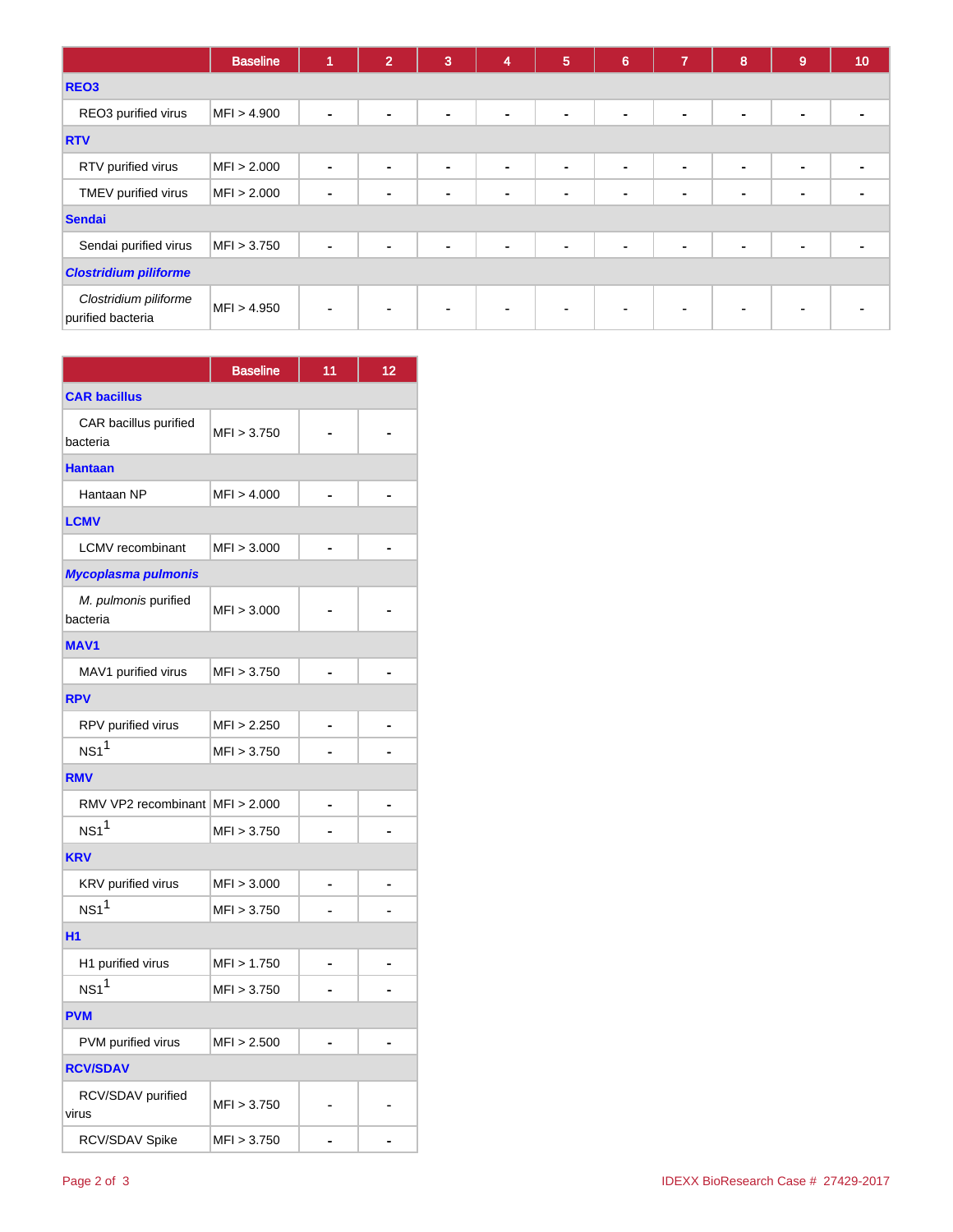|                                            | <b>Baseline</b> | 11 | 12 |  |  |
|--------------------------------------------|-----------------|----|----|--|--|
| REO <sub>3</sub>                           |                 |    |    |  |  |
| REO3 purified virus                        | MFI > 4.900     |    |    |  |  |
| <b>RTV</b>                                 |                 |    |    |  |  |
| RTV purified virus                         | MFI > 2.000     |    |    |  |  |
| TMEV purified virus                        | MFI > 2.000     |    |    |  |  |
| <b>Sendai</b>                              |                 |    |    |  |  |
| Sendai purified virus                      | MFI > 3.750     |    |    |  |  |
| <b>Clostridium piliforme</b>               |                 |    |    |  |  |
| Clostridium piliforme<br>purified bacteria | MFI > 4.950     |    |    |  |  |

**NS11 :** NS1 protein is highly conserved among rodent parvoviruses and thus serves as a generic assay for parvovirus seroconversion. Legend: + = positive - = negative blank = test not performed EQ = equivocal HE = hemolysis precluded testing l = insufficient W = weak positive  $WB = Western Blot confirmatory analysis pending NS = non-specific reactivity  $N = normal IgG L = less than normal IgG$$ Positive MFI results are reported as "+" followed by a number from 1 to 33 in thousands rounded off to the nearest thousand.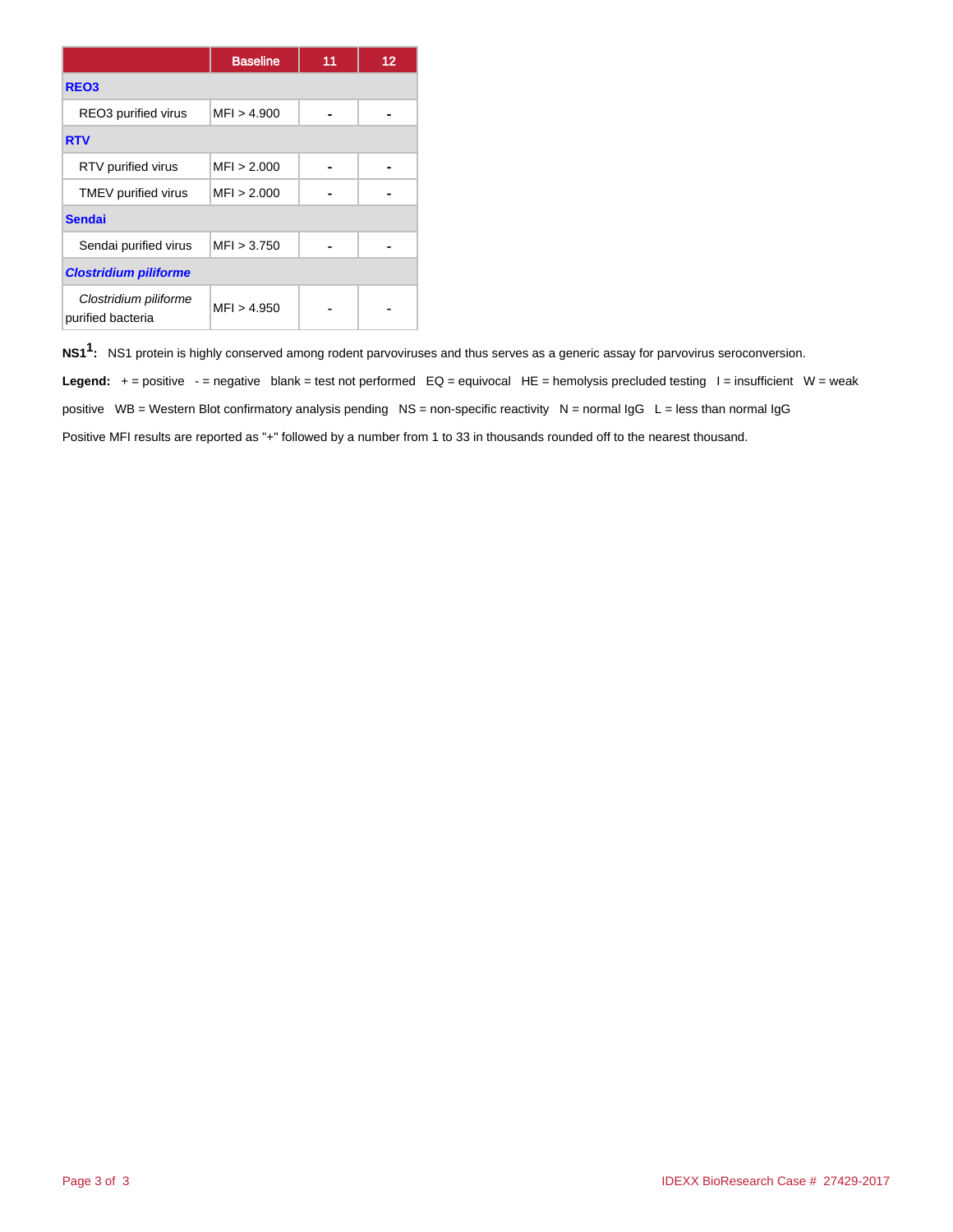|                                               |                                                                                                                                             | Order #: 2017042321                                                    |                     |               |                                     |                        |                                                                              |  |
|-----------------------------------------------|---------------------------------------------------------------------------------------------------------------------------------------------|------------------------------------------------------------------------|---------------------|---------------|-------------------------------------|------------------------|------------------------------------------------------------------------------|--|
|                                               |                                                                                                                                             | <b>Charles River Research Animal Diagnostic Services</b><br>(CR RADS)  |                     |               |                                     |                        |                                                                              |  |
|                                               |                                                                                                                                             |                                                                        |                     |               |                                     |                        |                                                                              |  |
|                                               |                                                                                                                                             |                                                                        |                     |               |                                     |                        |                                                                              |  |
| 1720 E Campus Drive<br>Columbia, MO 65201 USA |                                                                                                                                             |                                                                        |                     |               |                                     |                        |                                                                              |  |
|                                               |                                                                                                                                             |                                                                        |                     |               |                                     |                        |                                                                              |  |
|                                               |                                                                                                                                             |                                                                        |                     |               |                                     | University of Missouri |                                                                              |  |
|                                               | 1720 E Campus Drive                                                                                                                         |                                                                        |                     |               |                                     |                        |                                                                              |  |
| Exp. 6/2018                                   |                                                                                                                                             | Columbia, MO 65201 USA                                                 |                     |               |                                     |                        |                                                                              |  |
|                                               |                                                                                                                                             |                                                                        |                     |               |                                     |                        |                                                                              |  |
|                                               |                                                                                                                                             |                                                                        |                     |               |                                     |                        |                                                                              |  |
|                                               |                                                                                                                                             |                                                                        |                     |               |                                     |                        |                                                                              |  |
|                                               |                                                                                                                                             |                                                                        |                     |               |                                     |                        |                                                                              |  |
|                                               |                                                                                                                                             |                                                                        |                     |               |                                     |                        |                                                                              |  |
|                                               |                                                                                                                                             |                                                                        |                     |               |                                     |                        |                                                                              |  |
|                                               |                                                                                                                                             |                                                                        |                     |               |                                     |                        |                                                                              |  |
|                                               |                                                                                                                                             |                                                                        |                     | ٠             | $+/-$                               | ?                      | <b>PDG</b>                                                                   |  |
|                                               | University of Missouri<br><b>Billing Information</b><br><b>DCRC</b><br>Disco - Q3 - Rat sentinel PCR "A" rooms<br><b>Diagnostic Summary</b> | PO#: COLUM-C0000343570<br><b>Arrival Date</b><br>26-Sep-2017<br>Colony | <b>Test Results</b> | <b>Tested</b> | <b>Approval Date</b><br>28-Sep-2017 |                        | 261 Ballardvale Street<br>Receiving Dock, Bldg 22<br>Wilmington MA 01887 USA |  |

All results NEGATIVE

+ = Positive, +/- = Equivocal, ? = Indeterminate, PDG = Pending

[To assure the SPF status of your research animal colonies, it is essential that you understand the sources, pathobiology, diagnosis](http://www.criver.com/info/disease_sheets)  and control of pathogens and other adventitious infectious agents that may cause research interference. We have summarized this important information in infectious agent **Technical Sheets**, which you can view by visiting http://www.criver.com/info/disease\_sheets.

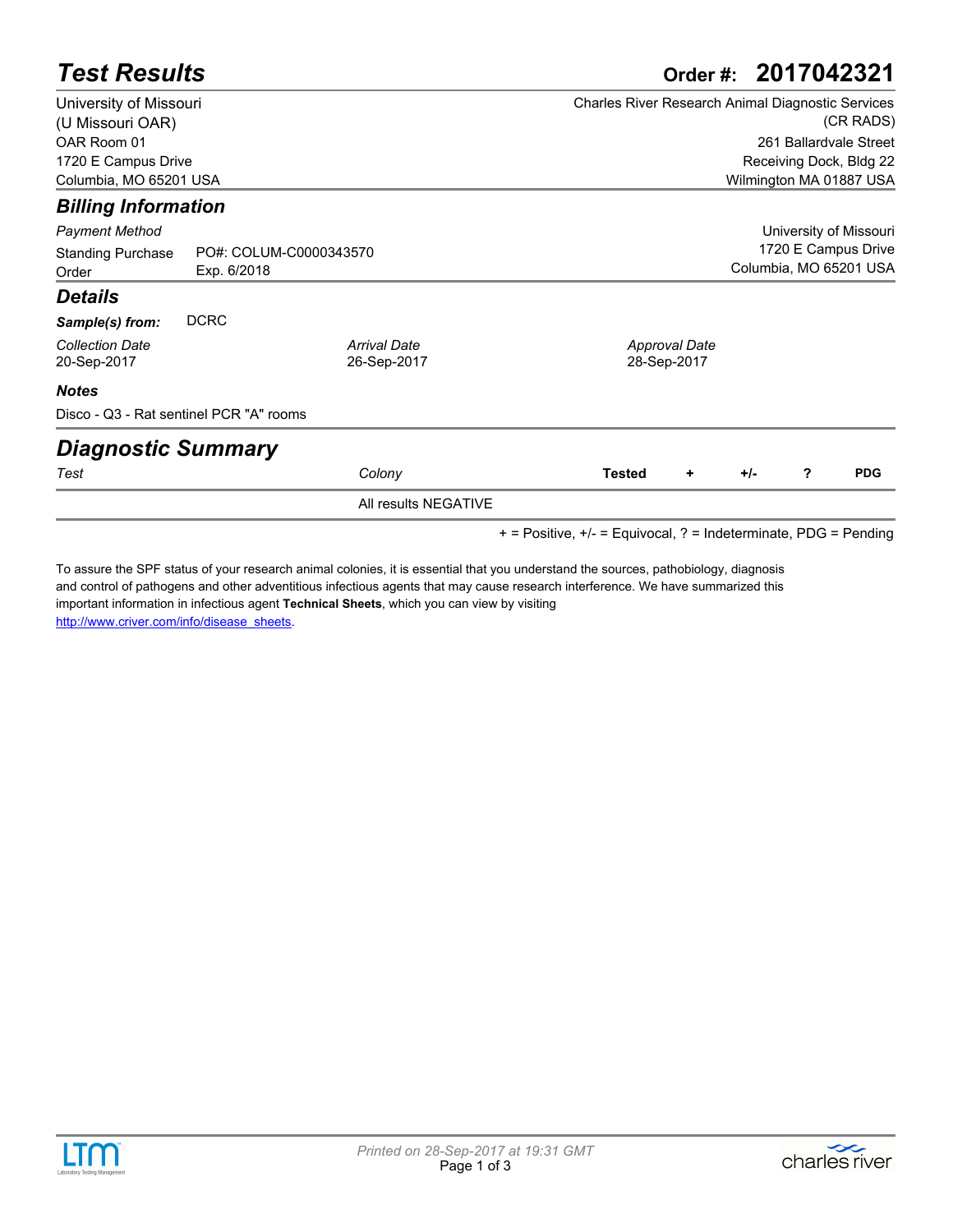### *Test Results* **Order #: 2017042321**

University of Missouri (U Missouri OAR) OAR Room 01 1720 E Campus Drive Columbia, MO 65201 USA

*Sample(s) from:* DCRC

#### *Notes*

Disco - Q3 - Rat sentinel PCR "A" rooms

### *Molecular Diagnostics: Infectious Disease PCR*

Charles River Research Animal Diagnostic Services (CR RADS) 261 Ballardvale Street Receiving Dock, Bldg 22 Wilmington MA 01887 USA

Results approved by Magan, Kyria on 28 Sep 2017

*U Missouri Mite and Pinworm Screen PCR*

|                    | 112            | 113            | 114                      |  |
|--------------------|----------------|----------------|--------------------------|--|
|                    | $\blacksquare$ | $\blacksquare$ | $\overline{\phantom{0}}$ |  |
| <b>Pinworm PCR</b> | -              | $\blacksquare$ |                          |  |

#### *Remarks*

 $-$  = Negative,  $+/-$  = Equivocal;  $+$  = Positive; I = Inconclusive.

An equivocal result indicates inconsistent amplification detected by real-time PCR. Inconclusive indicates failure of control result.

Nucleic Acid Recovery Control (NRC)/Inhibition Control: A low copy exogenous nucleic acid was added to sample lysis prior to nucleic acid isolation to serve as both a control to monitor for nucleic acid recovery and PCR inhibition. An RNA NRC also monitors reverse transcription for RNA virus assays. Nucleic acid recovery and PCR inhibition is monitored by a PCR assay specific for the NRC template. Unless otherwise stated, the control results passed for this order.

Any samples reported as equivocal or positive result in this report has been confirmed by re-extracting nucleic acid and repeating real-time PCR amplification to confirm the initial testing result.

Recommended sample types are essential to accurate results. Missing or inappropriate sample types can effect detection. If this report contains an unexpected result or are unsure of recommended sample types, please call Lab Services (781) 222-6701 before taking any action. Additional or alternative testing may be essential to reaching an accurate diagnosis. We will be glad to test newly submitted samples up to the number of unexpected results in this order.



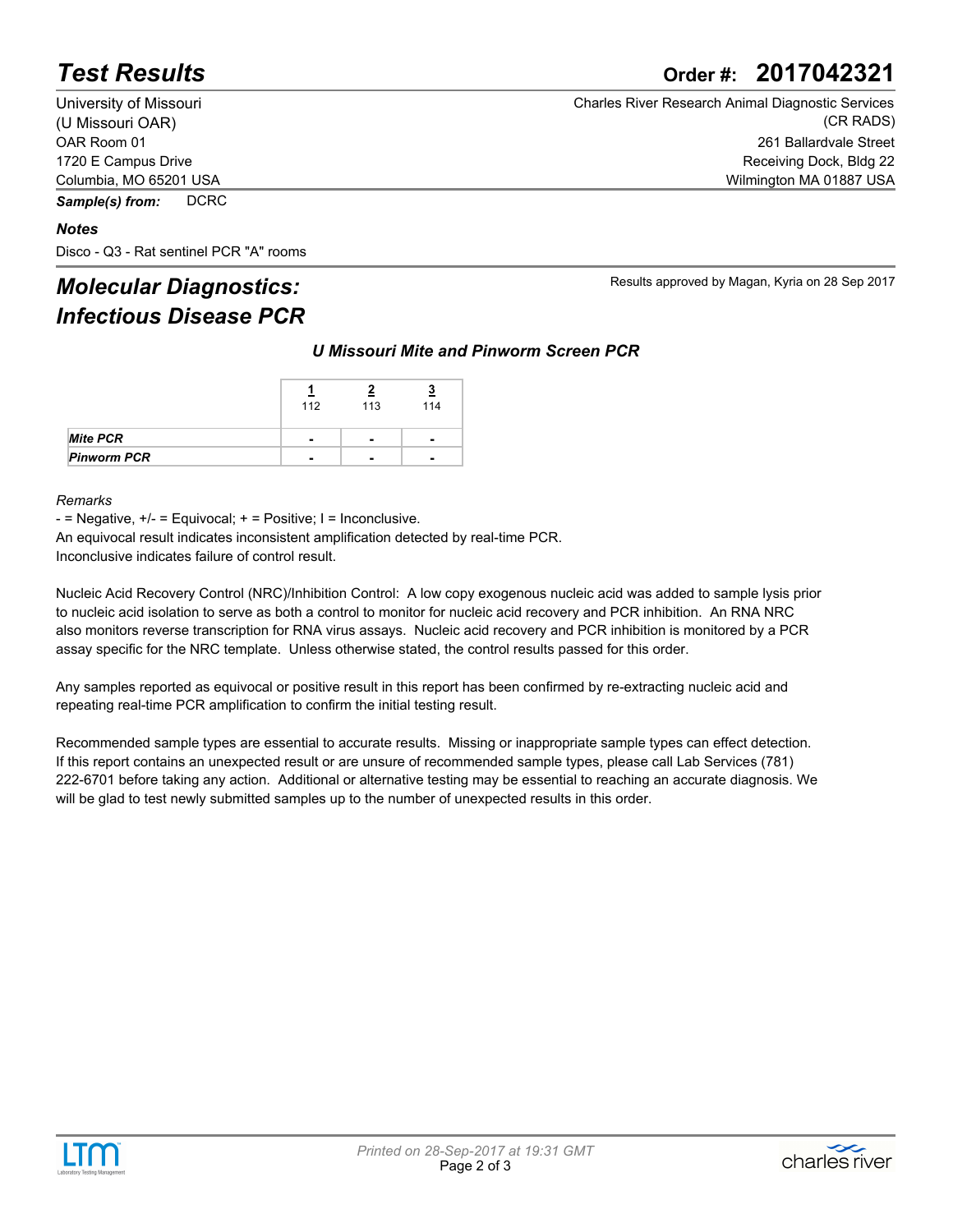## *Test Results* **Order #: 2017042321**

University of Missouri (U Missouri OAR) OAR Room 01 1720 E Campus Drive Columbia, MO 65201 USA Charles River Research Animal Diagnostic Services (CR RADS) 261 Ballardvale Street Receiving Dock, Bldg 22 Wilmington MA 01887 USA

*Sample(s) from:* DCRC

#### *Notes*

Disco - Q3 - Rat sentinel PCR "A" rooms

### *Sample Information*

| Number | Code  | <b>Species</b> | Colony               | Investigator | Facility                  | Location | Strain | Placem<br>ent<br>Date |
|--------|-------|----------------|----------------------|--------------|---------------------------|----------|--------|-----------------------|
|        | 1 112 | Rat            | <b>DCRC</b> Sentinel | Bryda        | <b>Discovery</b><br>Ridge | W112     | CD     | 7/1/17                |
|        | 2 113 | Rat            | <b>DCRC Sentinel</b> | Bryda        | Discovery<br>Ridge        | W113     | CD     | 7/1/17                |
|        | 3 114 | Rat            | <b>DCRC</b> Sentinel | Bryda        | <b>Discovery</b><br>Ridge | W114     | CD     | 7/1/17                |



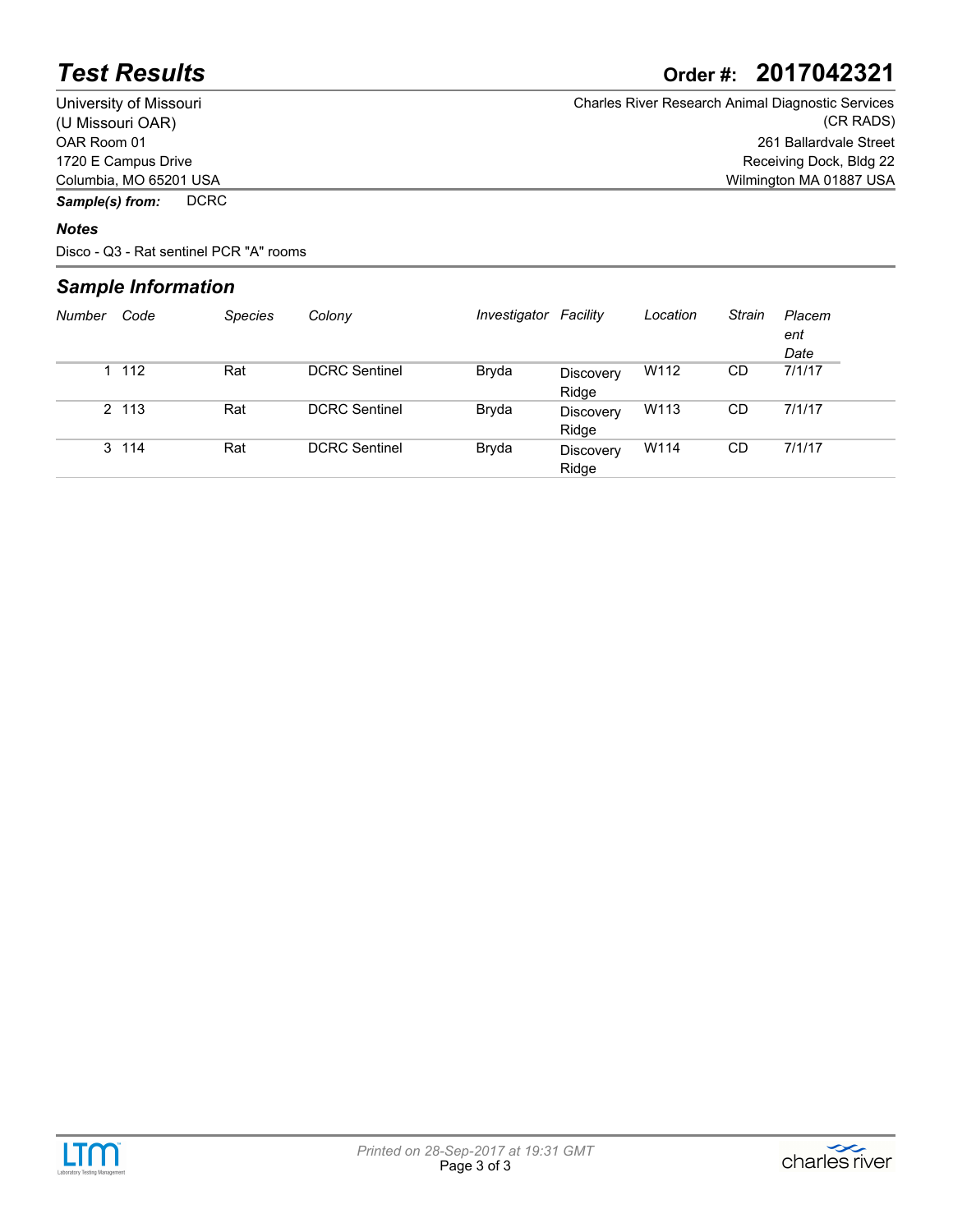

4011 Discovery Drive, Columbia, MO 65201 1-800-669-0825 1-573-499-5700

idexxbioresearch@idexx.com www.idexxbioresearch.com

#### IDEXX BioResearch Case # 27784-2017 Received: 9/20/2017

#### Submitted By

Resource Center Animals-RRRC University of Missouri-RRRC Columbia, MO 65201

# Completed: 9/21/2017

Phone: 573-884-7970 Email: HoffmanAl@missouri.edu; brydae@missouri.edu; watermanjd@missouri.edu; dixonl@missouri.edu; oneilla@missouri.edu; oconnore@missouri.edu; mcdowellm@missouri.edu; RhoadesJN@missouri.edu

Referred By

Craig Franklin University of Missouri-Franklin Veterinary Pathobiology 4011 Discovery Drive Columbia, MO 65201

#### Specimen Description

Species: rat Description: 2 rat fur mite swabs Number of Specimens/Animals: 2 Building/Facility: Discovery Ridge Area: W112

Fax: [573] 884=7521 Email: FranklinC@missouri.edu

| ID | <b>Client ID</b>                 | Investigator | Room # | <b>Sex</b> | <b>Rack</b> |
|----|----------------------------------|--------------|--------|------------|-------------|
|    | W112 Fur mite<br>swab Racks 1-4A | <b>Bryda</b> | W112   | U          | $1 - 4A$    |
| 2  | W112 Fur Mite<br>swab Racks 4B-7 | <b>Brvda</b> | W112   | U          | $4B-7$      |

#### **Services/Tests Performed:** Fur Mite

**PCR evaluation for:** Myocoptes, Radfordia/Myobia

**General Comments:** AOQuarterly fur mite testing.

**Summary:** All test results were negative.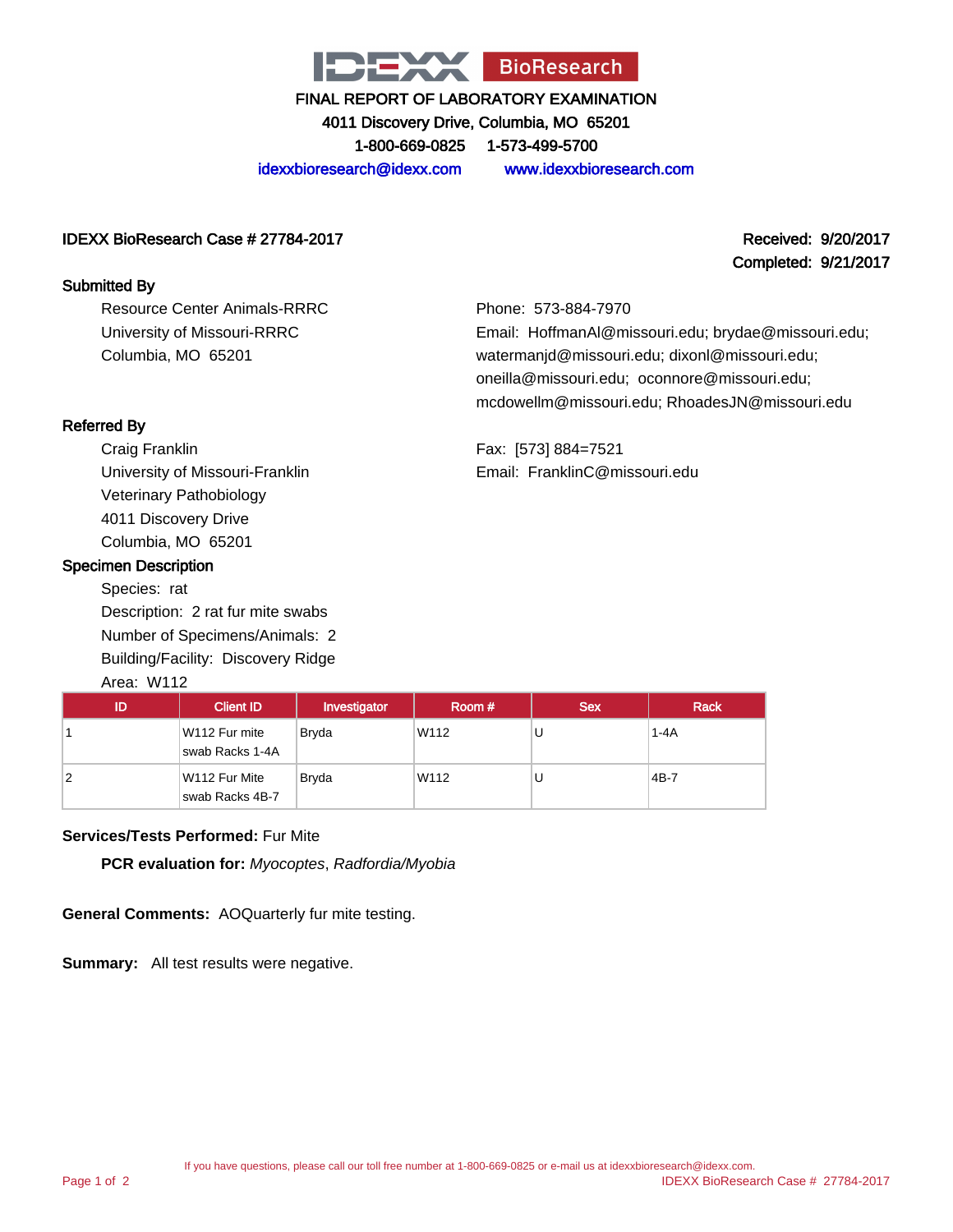#### PCR EVALUATION

| pelt swab        |  |
|------------------|--|
| Myocoptes        |  |
| Radfordia/Myobia |  |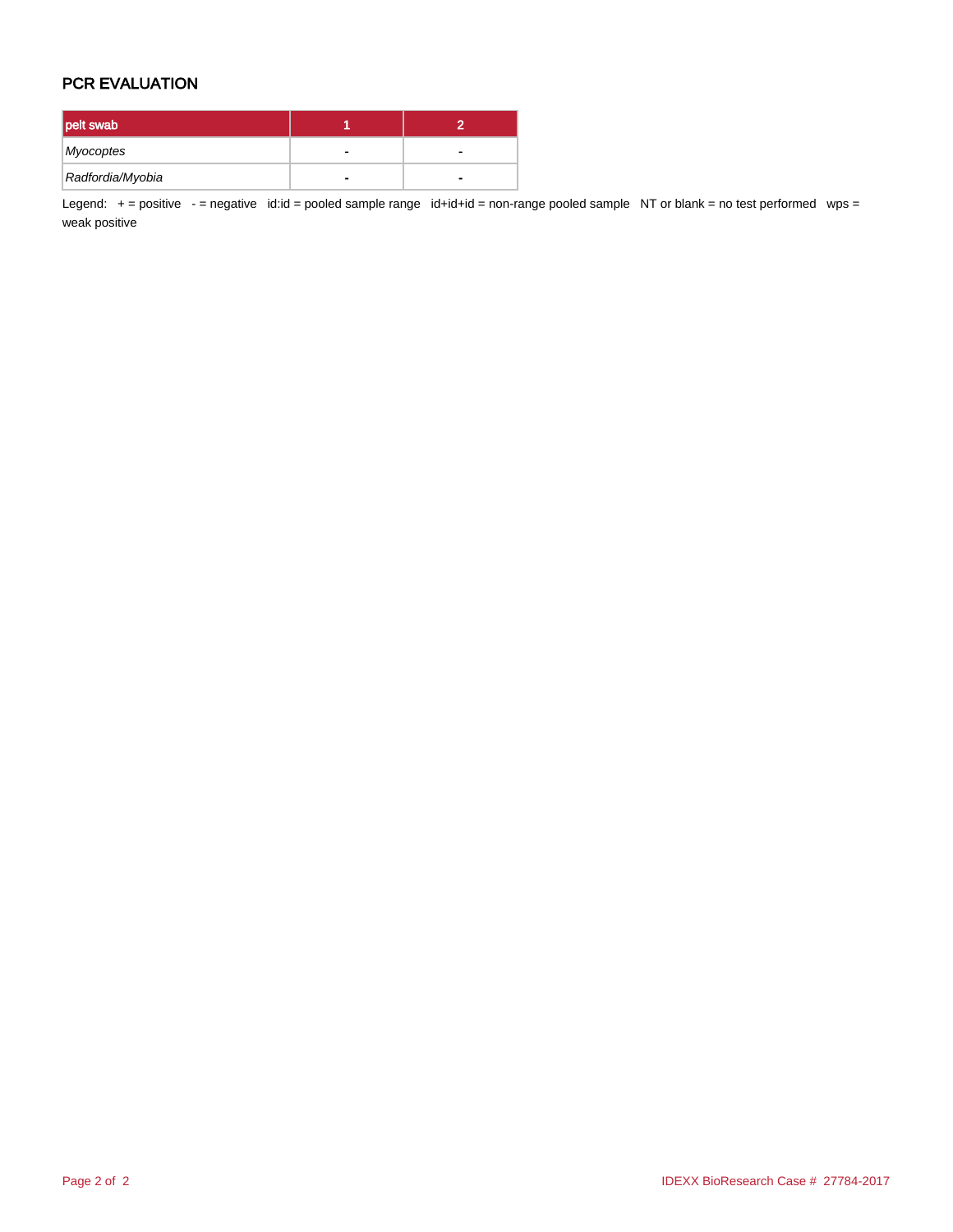

4011 Discovery Drive, Columbia, MO 65201 1-800-669-0825 1-573-499-5700

idexxbioresearch@idexx.com www.idexxbioresearch.com

#### IDEXX BioResearch Case # 27783-2017 Received: 9/21/2017

#### Submitted By

Resource Center Animals-RRRC University of Missouri-RRRC Columbia, MO 65201

# Completed: 9/21/2017

Phone: 573-884-7970 Email: HoffmanAl@missouri.edu; brydae@missouri.edu; watermanjd@missouri.edu; dixonl@missouri.edu; oneilla@missouri.edu; oconnore@missouri.edu; mcdowellm@missouri.edu; RhoadesJN@missouri.edu

Fax: [573] 884=7521

Email: FranklinC@missouri.edu

Referred By

Craig Franklin University of Missouri-Franklin Veterinary Pathobiology 4011 Discovery Drive Columbia, MO 65201

#### Specimen Description

Species: rat Description: 1 rat fur Mite swab Number of Specimens/Animals: 1 Building/Facility: Discovery Ridge

#### Area: W113

| 11 D | Client ID                          | Investigator | Room # | Sex | <b>Rack</b> |
|------|------------------------------------|--------------|--------|-----|-------------|
|      | W113 fur mite swab Bryda<br>Rack 2 |              | W113   |     |             |

#### **Services/Tests Performed:** Fur Mite

**PCR evaluation for:** Myocoptes, Radfordia/Myobia

**General Comments:** AOQuarterly Fur Mite testing.

**Summary:** All test results were negative.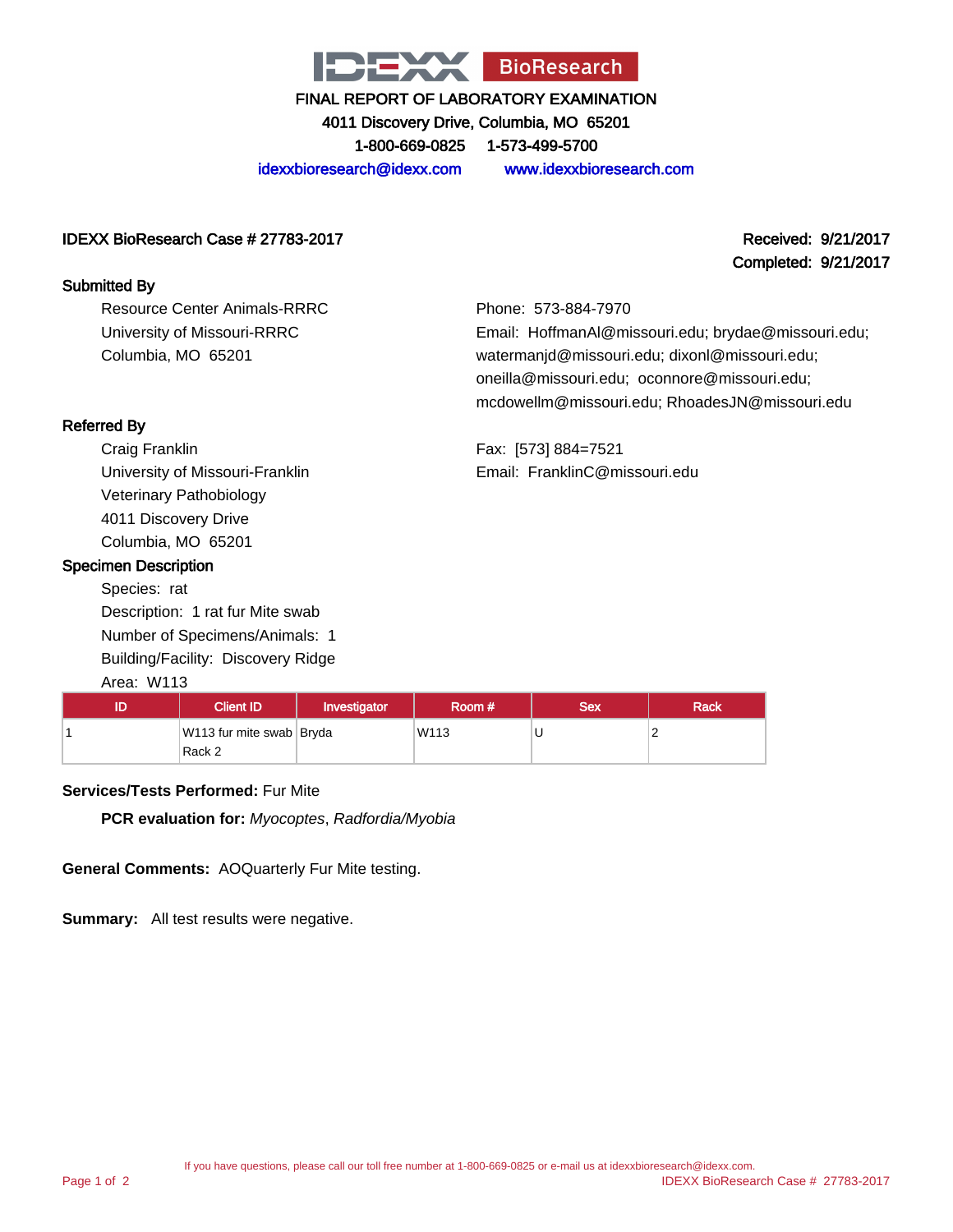#### PCR EVALUATION

| pelt swab        |   |
|------------------|---|
| Myocoptes        |   |
| Radfordia/Myobia | - |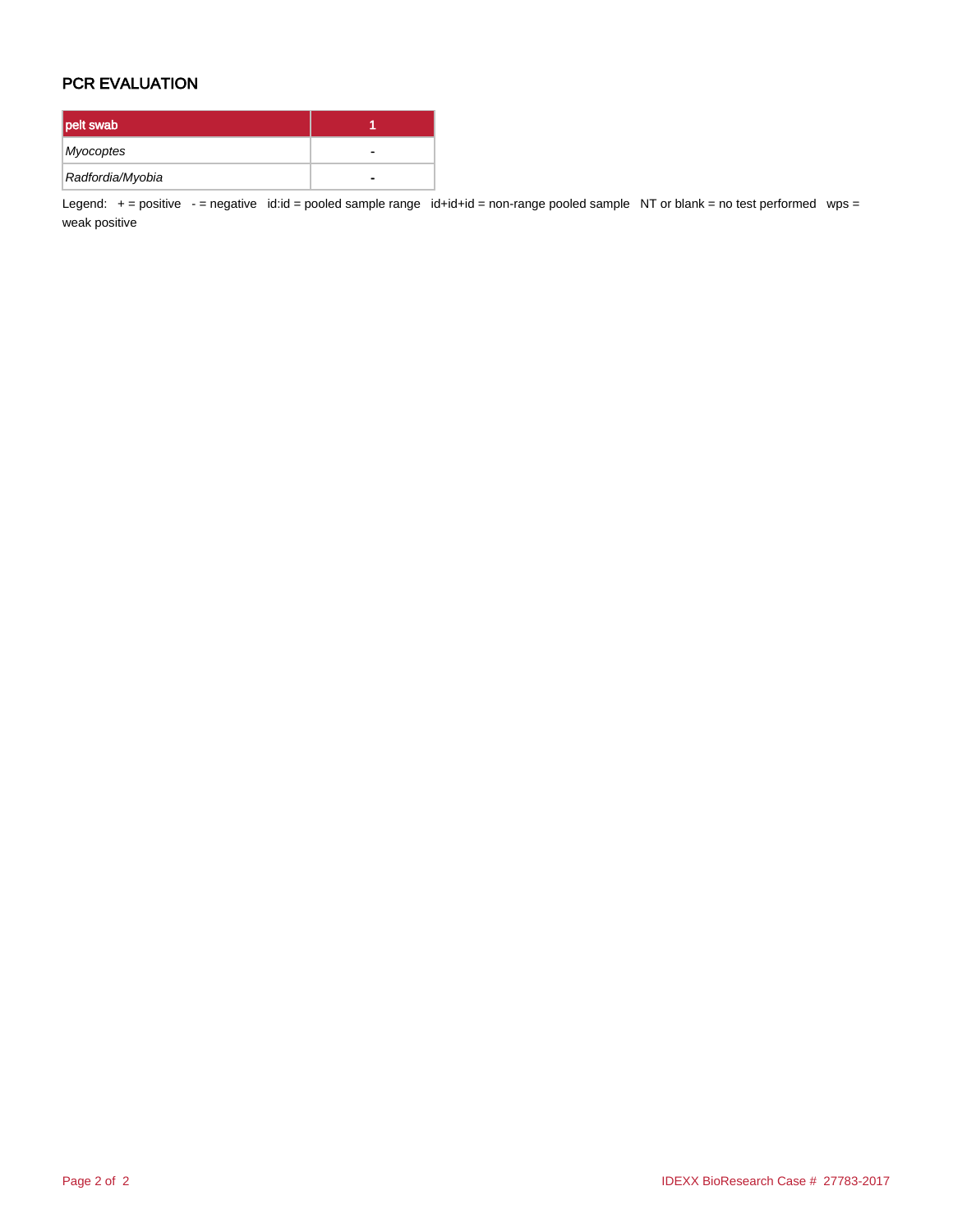

4011 Discovery Drive, Columbia, MO 65201 1-800-669-0825 1-573-499-5700

idexxbioresearch@idexx.com www.idexxbioresearch.com

#### IDEXX BioResearch Case # 27785-2017 Received: 9/20/2017

#### Submitted By

Resource Center Animals-RRRC University of Missouri-RRRC Columbia, MO 65201

## Completed: 9/22/2017

Phone: 573-884-7970 Email: HoffmanAl@missouri.edu; brydae@missouri.edu; watermanjd@missouri.edu; dixonl@missouri.edu; oneilla@missouri.edu; oconnore@missouri.edu; mcdowellm@missouri.edu; RhoadesJN@missouri.edu

Fax: [573] 884=7521 Email: FranklinC@missouri.edu

### Referred By

Craig Franklin University of Missouri-Franklin Veterinary Pathobiology 4011 Discovery Drive Columbia, MO 65201

#### Specimen Description

Species: rat Description: 1 rat fur mite swab Number of Specimens/Animals: 1 Building/Facility: Discovery Ridge

#### Area: W114

| ID | Client ID <sup>'</sup>          | Investigator | Room # | Sex | <b>Rack</b> |
|----|---------------------------------|--------------|--------|-----|-------------|
|    | W114 Fur Mite<br>swab racks 1-5 | Bryda        | W114   | J   | $1-5$       |

#### **Services/Tests Performed:** Fur Mite

**PCR evaluation for:** Myocoptes, Radfordia/Myobia

**General Comments:** AOQuarterly fur mite testing.

**Summary:** All test results were negative.